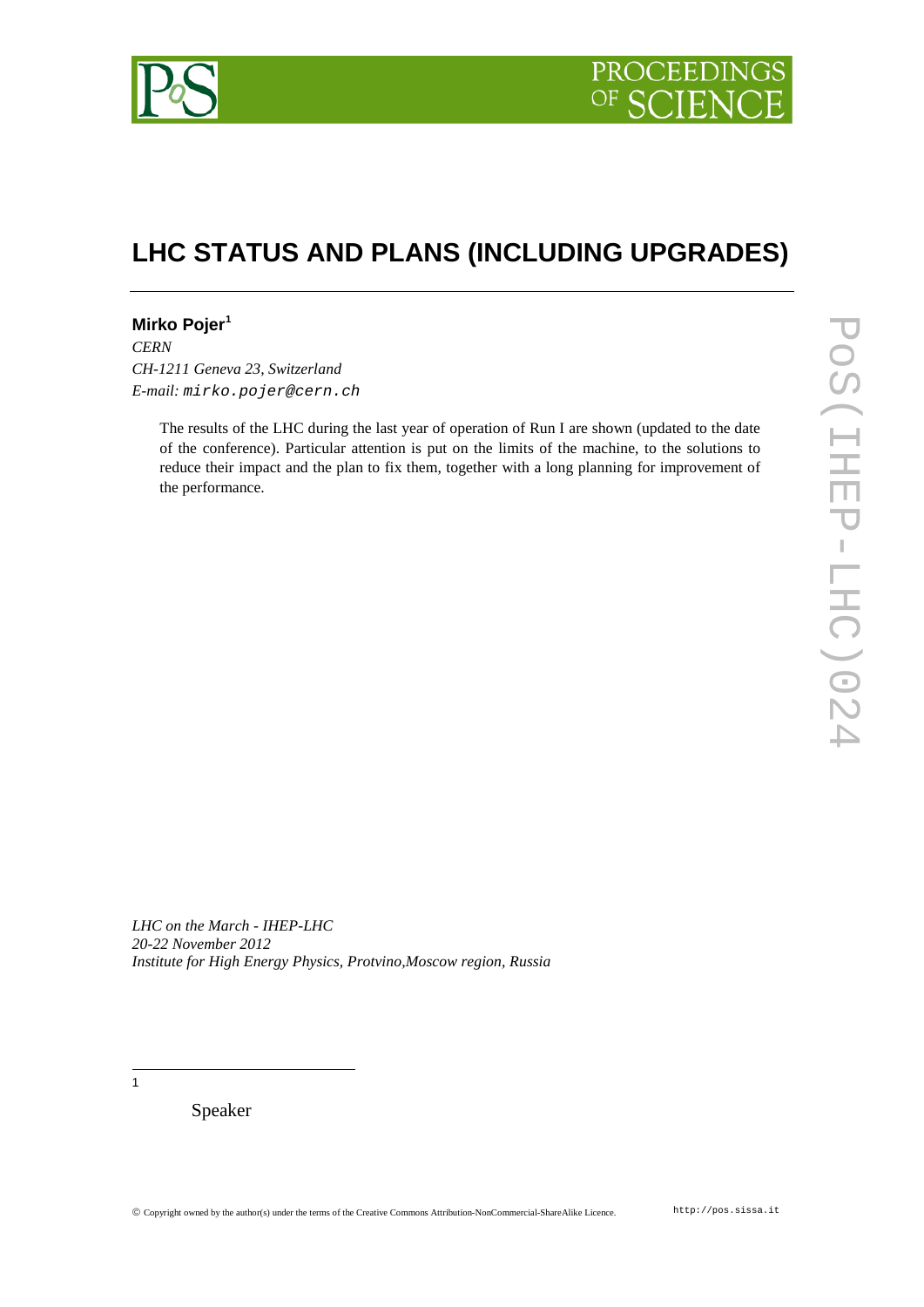## **1. Introduction**

The nominal LHC parameters [1], with a luminosity of  $10^{34}$  cm<sup>-2</sup>s<sup>-1</sup>, imply a number of collisions per crossing between 30 and 50; the resulting  $10^9$  collisions per second constitute a big challenge for the detectors and for the acquisition and analysis of data. The experiments have in fact to deal with very complicate collision patterns to analyse and about 15 millions gigabytes of data are produced per year, requiring for an incredible computational power.

In terms of challenges for the LHC, the machine is working at a factor 200 in stored beam energy (360 MJ) with respect to any other machine ever built. And this is possible thanks to, in particular, a complex collimation system and a reliable beam dumping system.

#### **1.1 The collimation system**

To operate at nominal performance the LHC requires a large and complex (multi-stage) collimation system. Differently from previous colliders, which used collimators mostly for experimental background conditions, the LHC can, in fact, only run with collimators, due to the very small quench limit (few  $mJ/cm<sup>3</sup>$ ) of its magnets. And the collimation hierarchy has to be respected at any stage of operation in order to achieve satisfactory protection and cleaning.

Lower  $\beta^*$  implies tighter collimator settings as well as a careful alignment, together with beam sizes and orbit well within tolerance. In Table 1, the settings for all collimators are listed, as they were used during the three years of operation.

| <b>Year</b>   | 2010 | 2011 | 2012           | Nom. |
|---------------|------|------|----------------|------|
| E[TeV]        | 3.5  | 3.5  | $\overline{4}$ | 7    |
| $\beta^*$ [m] | 3.5  | 1.0  | 0.6            | 0.55 |
| <b>TCP</b>    | 5.7  | 5.7  | 4.3            | 6.0  |
| TCS@7         | 8.5  | 8.5  | 6.3            | 7.0  |
| TCLA@7        | 17.7 | 17.7 | 8.3            | 10.0 |
| TCS@6         | 9.3  | 9.3  | 7.1            | 7.5  |
| <b>TCT</b>    | 15.0 | 11.8 | 9.0            | 8.3  |
| Aperture      | 17.5 | 14.1 | 10.5           | 8.4  |

| <b>Table 1:</b> Summary of collimator settings (in normalized sigmas) used during the three |  |
|---------------------------------------------------------------------------------------------|--|
| years of operation.                                                                         |  |

#### **1.2 Interaction region geometry**

In the IRs, the beams are first combined into a single common vacuum chamber and then re-separated in the horizontal plane. Because of the tight bunch spacing and to prevent undesired parasitic collisions, in the region where the beams circulate in the common vacuum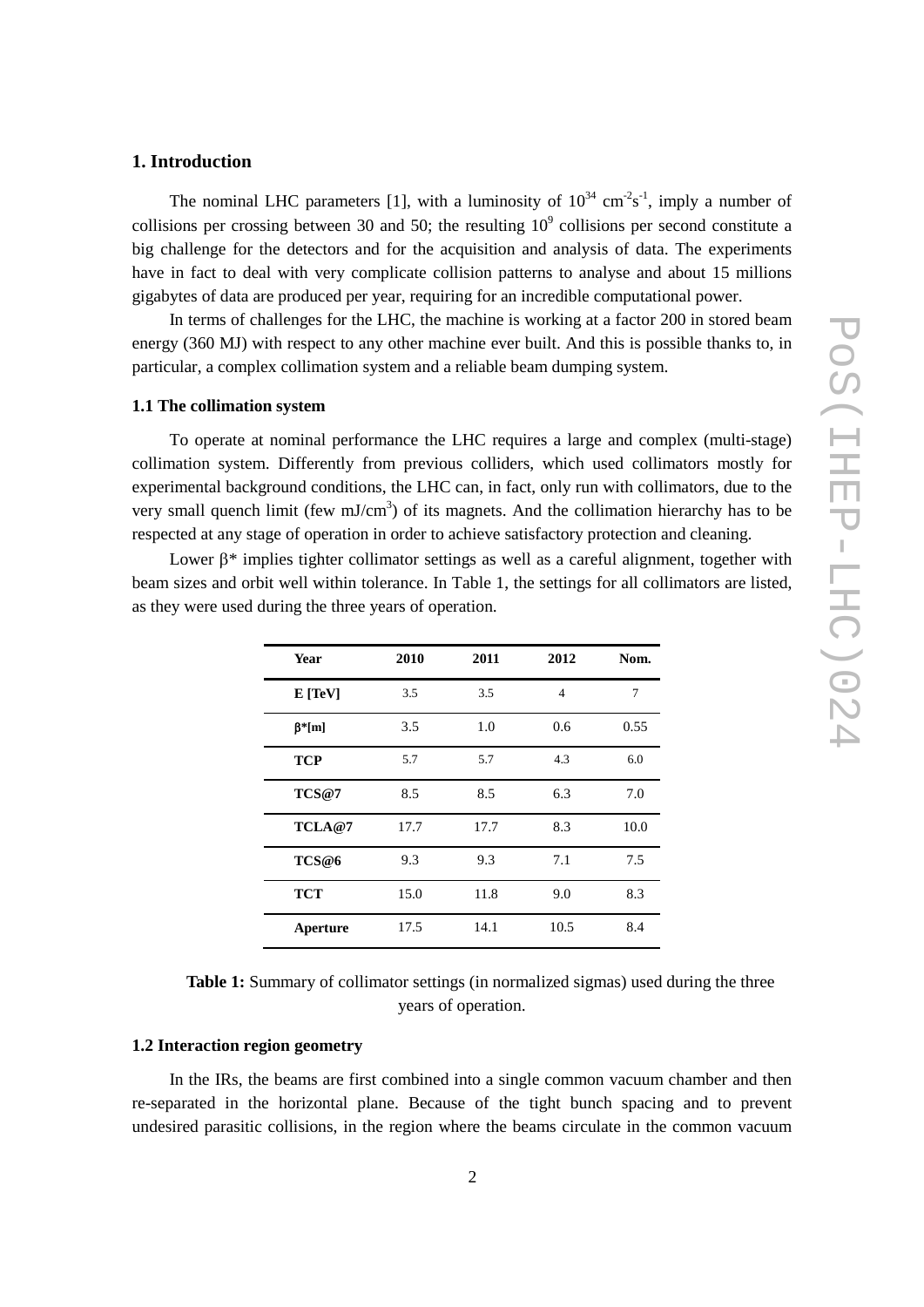chamber, a parallel separation is applied in one plane (mostly effective at the IP), which is collapsed to 0 when the beams are colliding; a crossing angle is also used in the other plane.



**Figure 1:** separation and crossing angles.

## **2. Motivation for an upgrade**

Two are the main drivers for the upgrade of a machine: more energy and more luminosity. For the first case, it means increasing either the circumference (new machine) or the bending field, which demands for a new technology (which is the objective of the high energy LHC program).

About an increase in the luminosity, if we look at the luminosity formula (1)

$$
L = \frac{kN_b^2 f}{4\pi \sigma_x^* \sigma_y^*} F = \frac{kN_b^2 f \gamma}{4\pi \beta^* \varepsilon^*} F
$$
 (1)

with γ  $\sigma^* \sigma^* = \frac{\beta^* \varepsilon}{\sigma^*}$  $*$   $\sim$  $x^*_{x} \sigma_y^* = \frac{\rho \sigma_y}{\sigma_y}$  for round beams,

 $\gamma = E/E0$ ,

f is the revolution frequency (11.25 kHz),

k is the number of colliding bunch pairs,

 $N_b$  is the bunch population,

 $\sigma$  is the beam size at IP,

ε\* is the normalized emittance,

β\* the betatron (envelope) function at the IP,

F is a reduction factor due to the crossing-angle,

we can recognize several ways for the maximization of the luminosity:

- increase the energy (we come back to the need of a new technology)
- increase the number of bunches or the protons per bunch (depending on the injector chain performance)
- reduce the beam size (injector performance)

- reduce β\*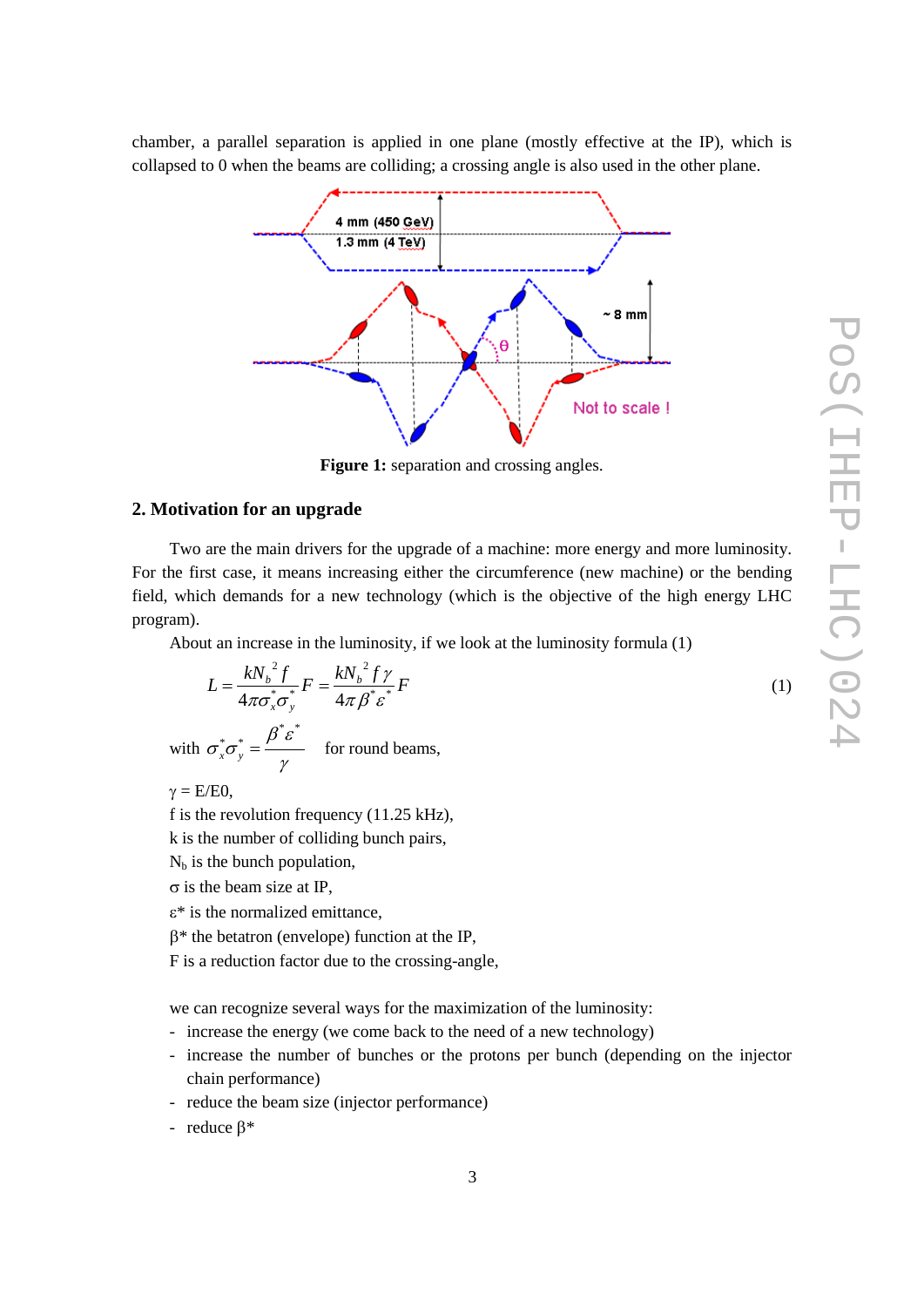- reduce the emittance.

#### **2.1 What limits the** β**\*?**

In the high luminosity IRs, the triplet quadrupoles define the machine aperture limit for squeezed beams;  $\beta^*$  is constrained by the beam envelope, the margin between TCT and triplet and the crossing angle.

During 2011, the  $\beta^*$  was reduced from 1.5 to 1 m; the first result resulted from the interpolation of the aperture measurements at 450 GeV, while for the second one, aperture measurements were done at 3.5 TeV. In 2012, the β\* was further reduced, thanks to the increase in energy (smaller beams) and the use of tight collimator settings.

An additional reduction of the β\* would demand for larger aperture triplets.

#### **2.2 What limits the number and population of bunches?**

High bunch population and tight bunch spacing make the beams prone to instabilities related to impedances, i.e. to self-generated fields (called wake field in time domain, beamcoupling impedance in frequency domain): two particles travelling in the same direction interact through the direct space charge effect and through the pipe wall (wall impedance).

In 2012 instabilities have become more critical due to higher bunch intensity and tighter collimators settings. The cures chosen are the use of transverse feedback ('damper' that measures the oscillations and sends corrective deflections) and of non-linear magnetic fields (sextupoles, octupoles, beam-beam) that produce a frequency spread among particles, which kills coherent motion.

Also, the number and population of bunches is limited by the electron cloud effect, that is the excitation of electrons from the pipe walls (often appearing as an avalanche) when intense, shortly spaced bunches are passing through the pipe. This was observed in the LHC as soon as the operation with trains started and became worst and worst moving down in bunch spacing from 150, 75, 50 to 25 ns. It is normally associated to vacuum pressure rise, single-bunch and multi-bunch instabilities (leading to incoherent beam size growth) and heat load on the cryogenics. The chosen remedy is the conditioning by beam-induced electron bombardment ("scrubbing") leading to a progressive reduction of the threshold above which the avalanche occurs.

#### **2.3 Heating damage**

High intensity beams may deposit large amounts of power via the EM fields they generate; this might come from design, manufacturing or installation errors that may lead to damage of accelerator components. This was the case, in the LHC, for components like the mirror of the synchrotron light telescope, some RF fingers and the highly deformed beam screen in an injection protection device (Figure 2).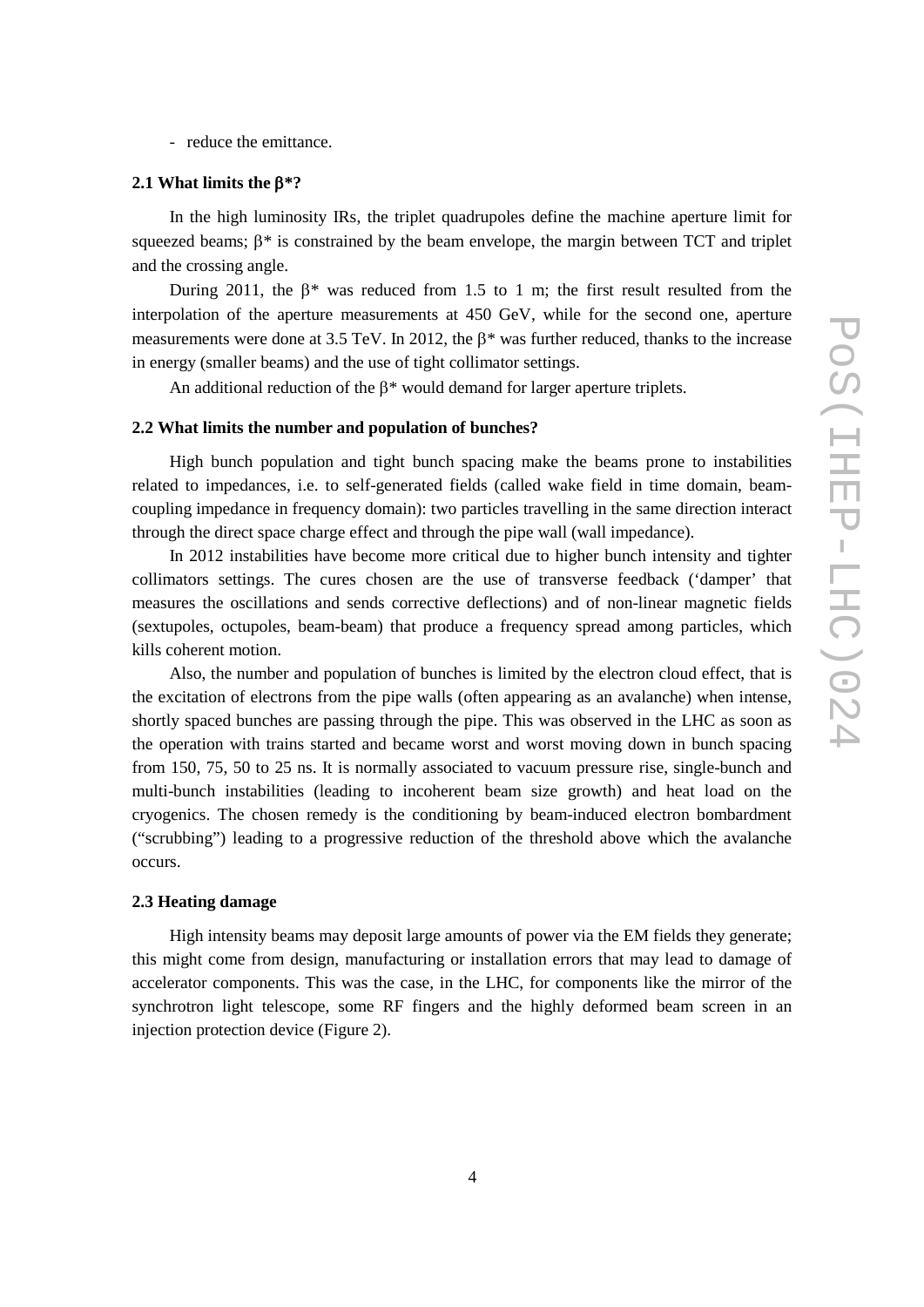

**Figure 2:** damaged beam screen in an injection protection device.

## **2.4 Unidentified Falling Objects**

The UFOs are thought to be small (10's of mm) dust particles falling into the beam, which generate very fast beam losses. If the losses are too high, the beams are dumped to avoid a magnet quench. The number of such events in the past years has been [2]:

18 beam dumps in 2010

17 beam dumps in 2011

15 beam dumps so far in 2012.

A progressive decrease of the UFO rate has been observed in the past, but they might become a serious issue for 7 TeV operation, since the losses induced in the magnets by the UFOs will increase by a factor 3 (density at shower max in the magnets) and the tolerable loss will go down by a factor 5 (higher B field): scaling the rate and amplitudes of 2012 one predicts at least one beam dump per day.

## **2.5 Radiation to Electronics**

Operation in these years has shown that the electronics in the tunnel suffers from beam loss induced single event errors (especially quench protection system electronics, power converter and cryogenics PLCs): 74 of these events were observed in 2011 and 140 in 2012 [3]. Despite the increased luminosity production and consequent increase in loss rate, the number of SEE in 2012 was kept low thanks to a series of mitigation actions: equipment relocation (sometimes to surface), additional shielding and more error robust firmware. 2011 Christmas mitigation actions served to reduce the SEUs by a factor 3. A massive campaign of relocation and shielding is also planned for LS1.

## **3. Machine performance**

The performance of the LHC in its first three years (Table 2) have been really impressive, above all if compared with the nominal design parameters.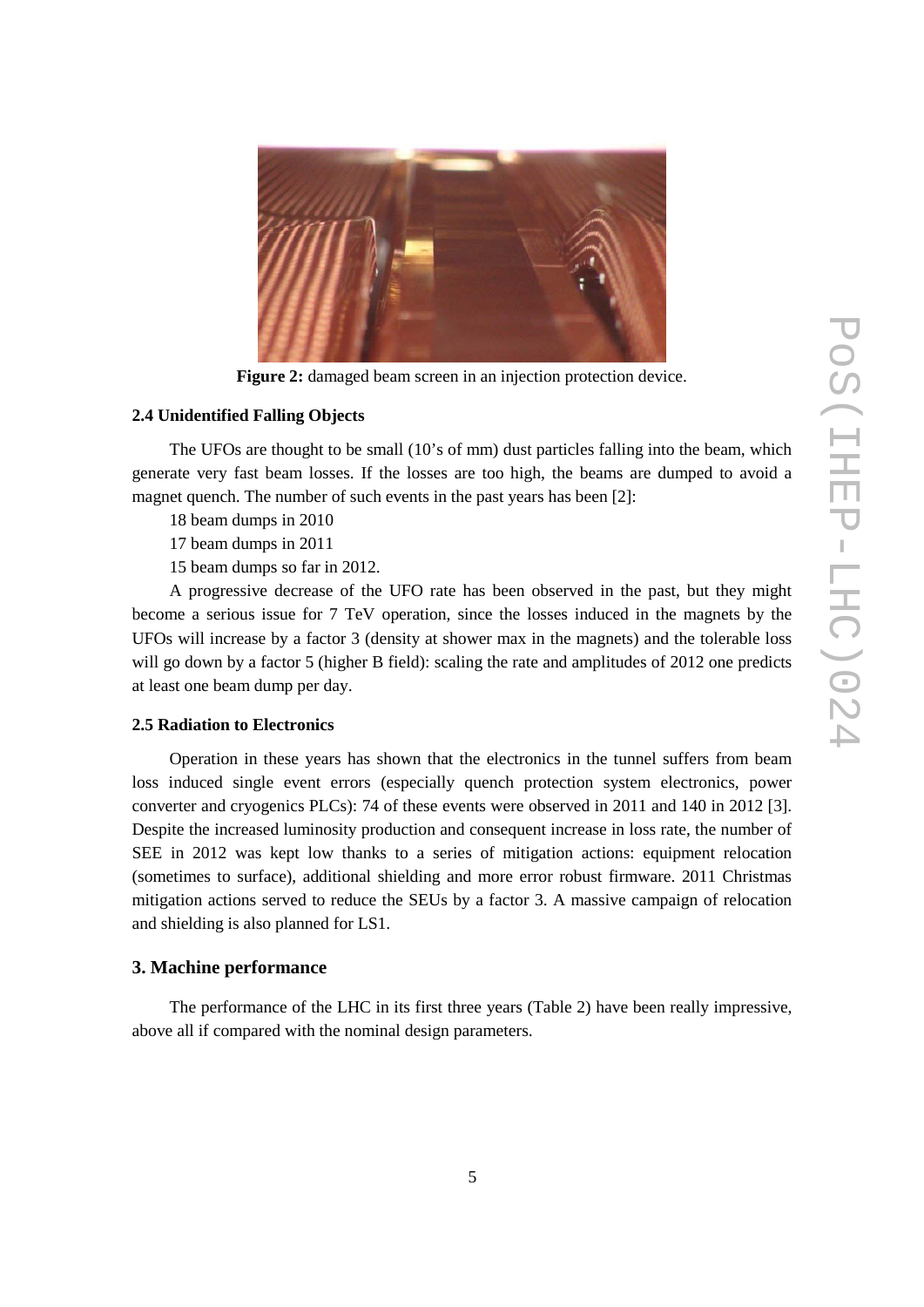| <b>Parameter</b>           | 2010        | 2011          | 2012          | Nom.      |
|----------------------------|-------------|---------------|---------------|-----------|
| E[TeV]                     | 3.5         | 3.5           | 4.0           | 7.0       |
| $N_b [10^{11}/b]$          | 1.2         | 1.45          | 1.6           | 1.15      |
| $\bf k$                    | 368         | 1380          | 1380          | 2808      |
| Spacing [ns]               | 150         | 75/50         | 50            | 25        |
| <b>Stored E [MJ]</b>       | 25          | 112           | 140           | 362       |
| $\epsilon$ (µm rad)        | 2.4         | 2.4           | 2.5           | 3.75      |
| $\beta^*$ [m]              | 3.5         | 1.5/1         | 0.6           | 0.55      |
| L $\rm[cm^2s^{\text{-}1}]$ | $2x10^{32}$ | $3.5x10^{33}$ | $7.6x10^{33}$ | $10^{34}$ |
| <b>Beam-beam/IP</b>        | $-0.0054$   | $-0.0065$     | $-0.0069$     | $-0.0033$ |
| Pile-up@beg.fill           | 8           | 17            | 38            | 26        |

**Table 2:** Parameters and performance in 2010-12.

The strategy followed to reach this performance is shown in Figure 3, where the comparison of peak luminosities in 2011 and 2012 is given.



**Figure 3:** Peak luminosity in 2011 and 2012.

The results, in terms of integrated luminosity, obtained so-far by the LHC are shown in Figure 4: with a target of 15-20 fb<sup>-1</sup>, the present result is about 22 fb<sup>-1</sup>.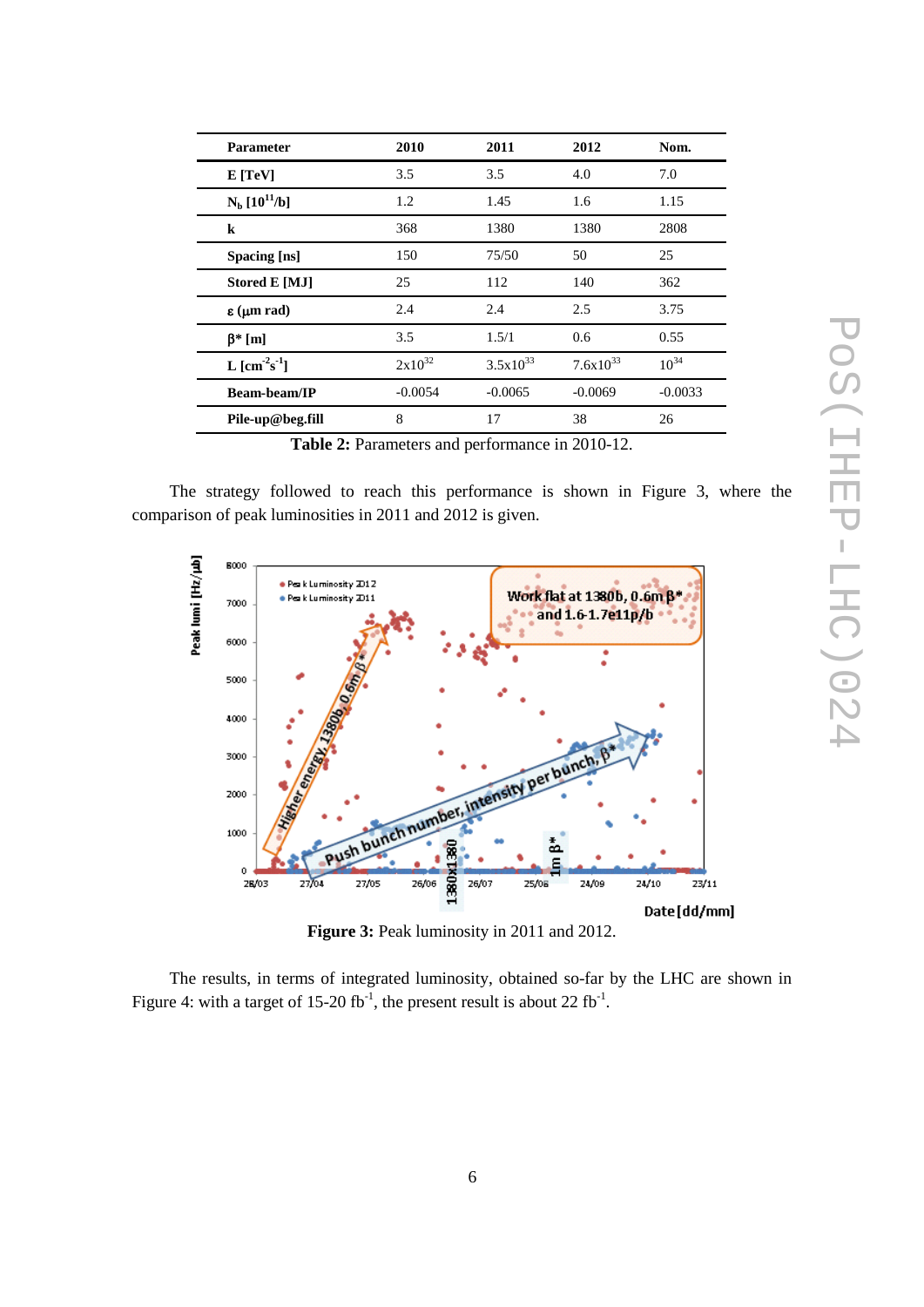

**Figure 4:** Integrated luminosity along the year 2012.

### **4. The upgrade program**

The 10 years plan for the LHC foresees three long shut-down (LS) of the machine for major upgrades.

#### **4.1 LS1**

The objective of LS1 [4] is to prepare the machine for 6.5/7 TeV operation in 2015. The actual plan includes:

- The consolidation of the 13 kA splices with the approved design of shunt and insulation (open 1695 interconnections and redo ~1500 splices)
- The installation of the missing DN200 valves, as completion of the compensatory measures in case of major incident
- The replacement of 15 dipole and 4 quadrupole weak magnets (weak insulation, faulty quench heaters, wrong beam screen, missing correctors)
- The consolidation of faulty circuits
- The R2E mitigation actions, with relocation of electronics in 3 points
- The installation of collimators with integrated button BPMs (tertiary collimators and a few secondary collimators).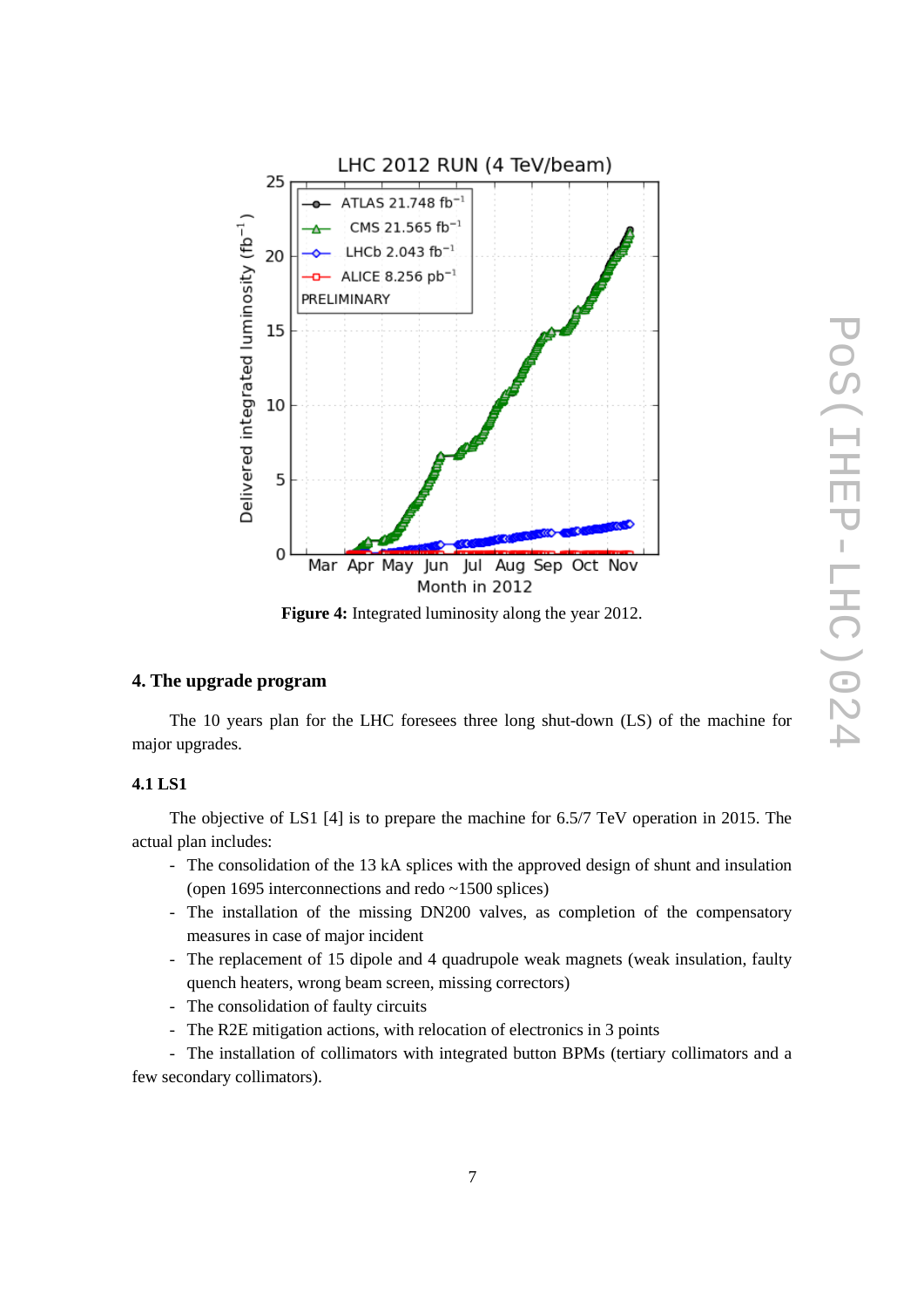All these activities will be performed in about 20 months, after which the machine should be able to work at 7 TeV (most probably initially 6.5, to have a reduced number of training quenches).

## **4.2 LS2**

The second long shut-down will be mainly devoted to a major upgrade of the injectors (LINAC4, 2GeV PS Booster, SPS coating). Nonetheless, many interventions will be performed on the LHC too:

- The dispersion suppressor cryo-collimators with 11 T in 1 IP, to avoid off-momentum protons on SC dipoles
- Vertical SC links in P1, P5 (IT and stand-alone)
- Cryogenics at point 4, with the separation between SC magnets and RF cavities cooling circuit
- Improved triplet cooling
- Some beam diagnostics
- Some collimators.

The declared objective is obtaining a luminosity of  $2x10^{34}$  cm<sup>-2</sup>s<sup>-1</sup>.

#### **4.3 LS3**

1.2 km of the LHC tunnel will be modified during LS3, with new triplets and separationrecombination dipoles plus matching section quadrupoles, with new cryogenics and vertical links for all new elements. Also, the crab cavities should be installed, to cope with the problem of the crossing angle, and new instrumentation and collimators. The declared objective is to push the performance above the ultimate  $(5x10^{34} \text{ cm}^2 \text{s}^{-1})$  or more) and an integrated luminosity of 3000 fb<sup>-1</sup> by 10-12 years.

## **5. Conclusions**

The progress in the performance of the LHC has been so far breath-taking.

The LHC is performing incredibly well (even better than expected) an this is possible thanks to the quality of the design, construction and installation and to the thorough preparation in the injectors which are delivering beams well beyond nominal parameters.

A solid upgrade program is in a very mature state, even if the final parameters will depend on the capacity of the experiments to manage pile-up.

### **6. Acknowledgment**

The author would like to thank G. Arduini, J. Wenninger and L. Rossi for providing material for this work.

#### **References**

- [1] O. Bruning et al., *LHC Design Report,* Geneva : CERN, 2004. 548 p.
- [2] T. Baer, *private communication*.